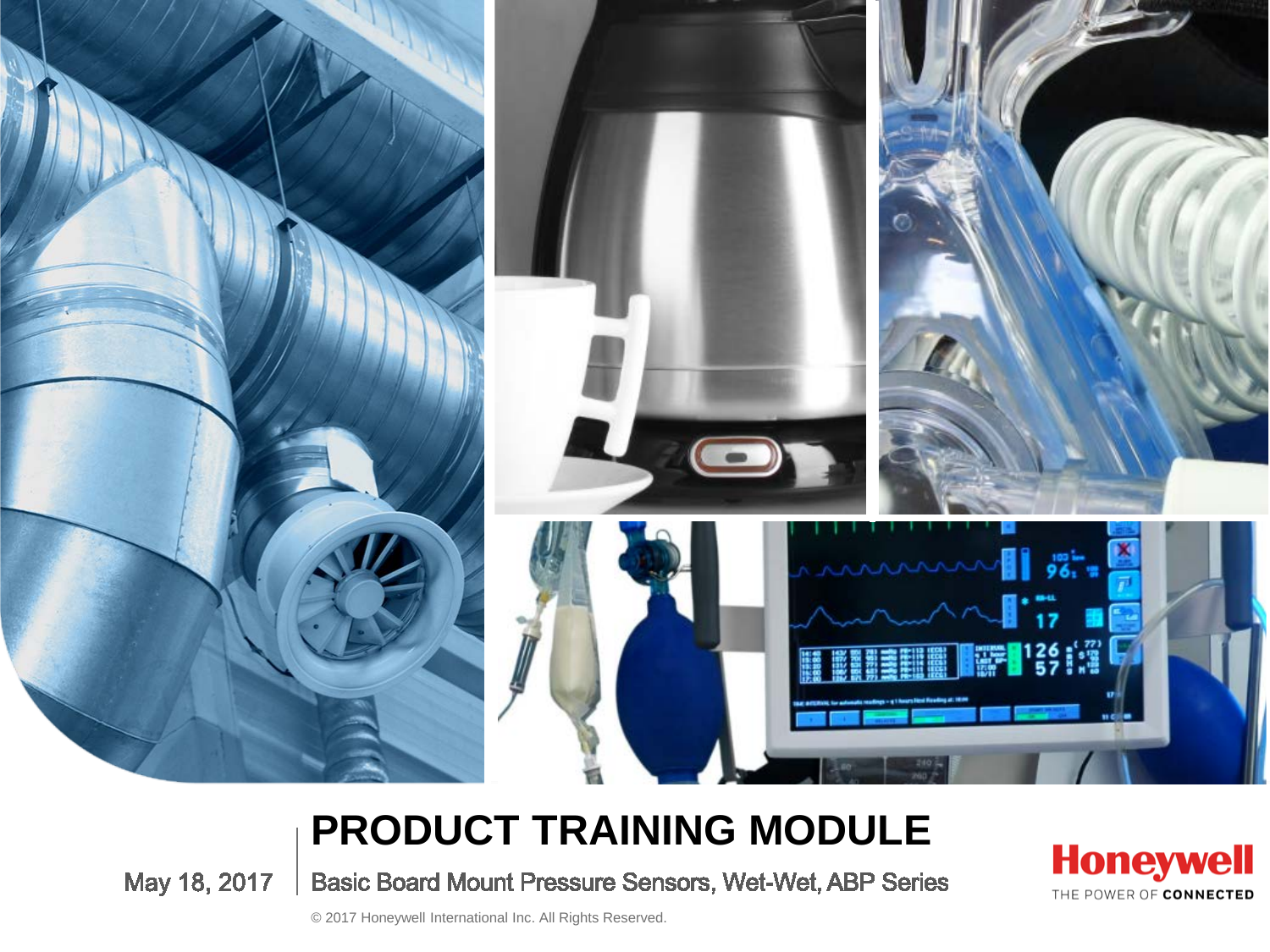### **Introduction**

- Honeywell is pleased to announce its ABP Series Basic Board Mount Pressure Sensors are now dual ported, liquid media capable (wet-wet), allowing for potential use with liquids on both sides of the sensor die
- Liquid media option includes an additional silicone-based gel coating to protect the electronics under port P1
	- Enables use with non-corrosive liquids (e.g. water and saline)
	- Enables use in applications where condensation can occur
- Since port P2 is designed for use with noncorrosive liquids, this option is often suitable for wet-wet differential sensing



**1**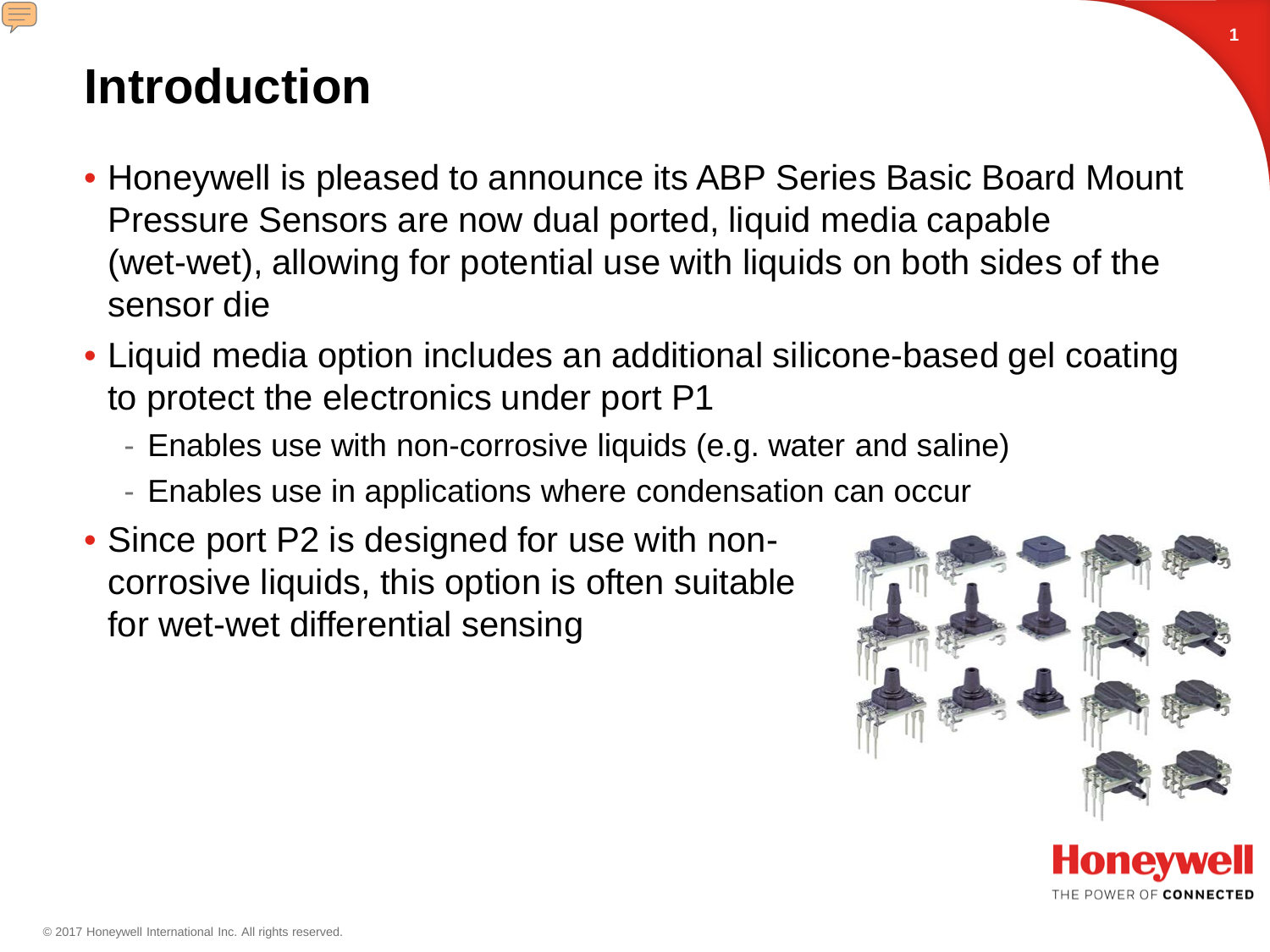## **Value to Customers of Wet-Wet Capability**

- Board mount pressure sensors generally cannot survive exposure to liquid media
- If the liquid does not immediately cause an electrical failure, over time it can cause the failure of components and wire bonds
- Honeywell's 20PC Series family of unamplified board mount pressure sensors have been possibly the only options for liquid media
- Now the ABP Series provides enhanced and amplified pressure measurements in a small board mounted package
- This provides a lower cost and smaller alternative to fully media isolated sensors for some liquid pressure applications

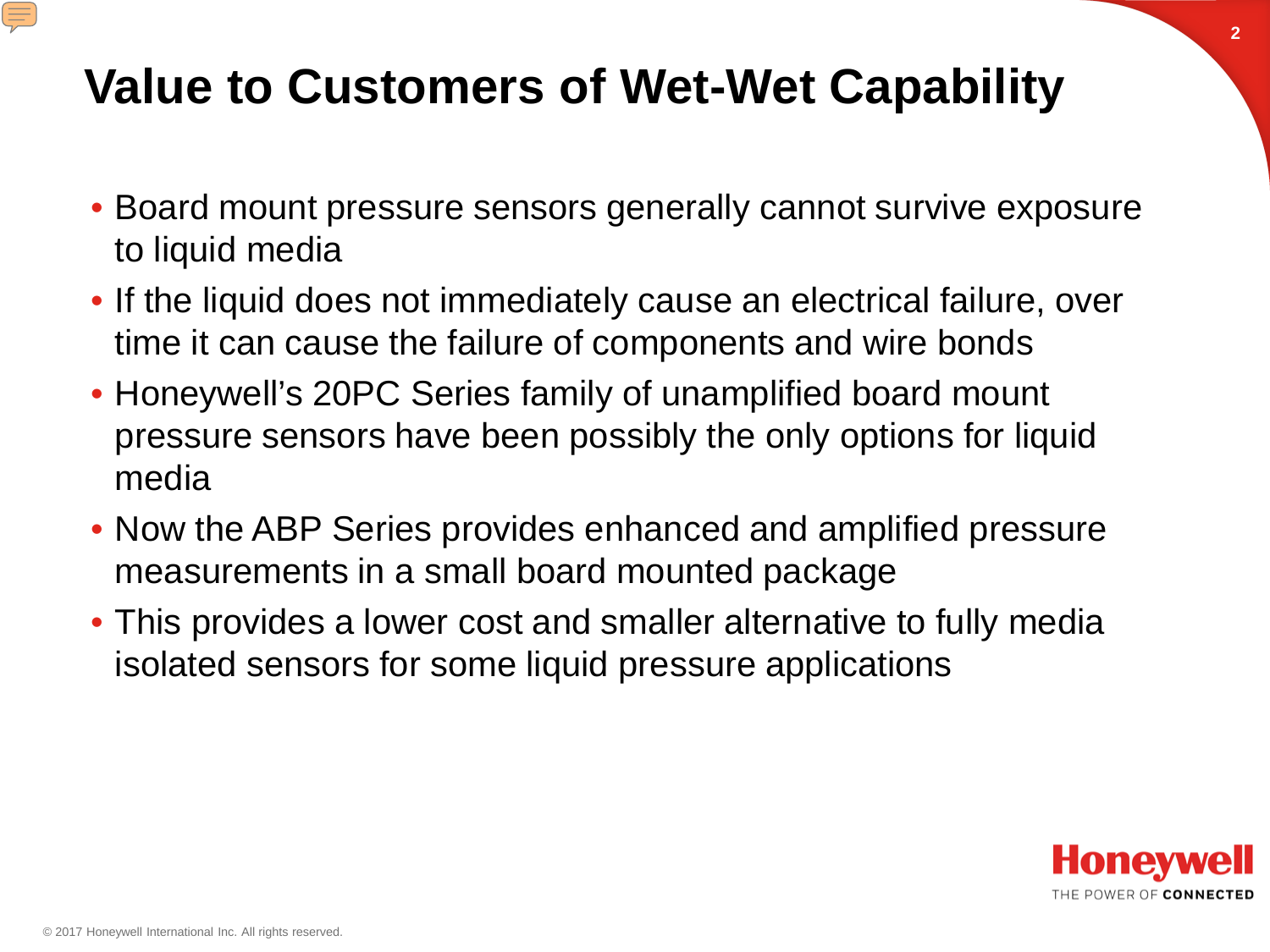## **Key Features of ABP Series Portfolio**

- Total Error Band: ±1.5 %FSS
- Industry-leading long-term stability: ±0.25 %FSS
- Industry-leading accuracy: ±0.25 %FSS BFSL
- Pressure range: 60 mbar to 10 bar | 6 kPa to 1 MPa | 1 psi to 150 psi
- As small as 8 mm x 7 mm
- High burst pressures
- Output: ratiometric analog; I<sup>2</sup>C- or SPI-compatible 12-bit digital output (min. 12-bit sensor resolution)
- Meet IPC/JEDEC J-STD-020D.1 Moisture Sensitivity Level 1 requirements
- REACH and RoHS compliant
- Media compatibility: continuous exposure to non-corrosive liquids (e.g. water and saline) and applications where condensation can occur
- Options:
	- Internal diagnostic function
	- Wet-wet capable when liquid media option is selected
	- Sleep mode and temperature output

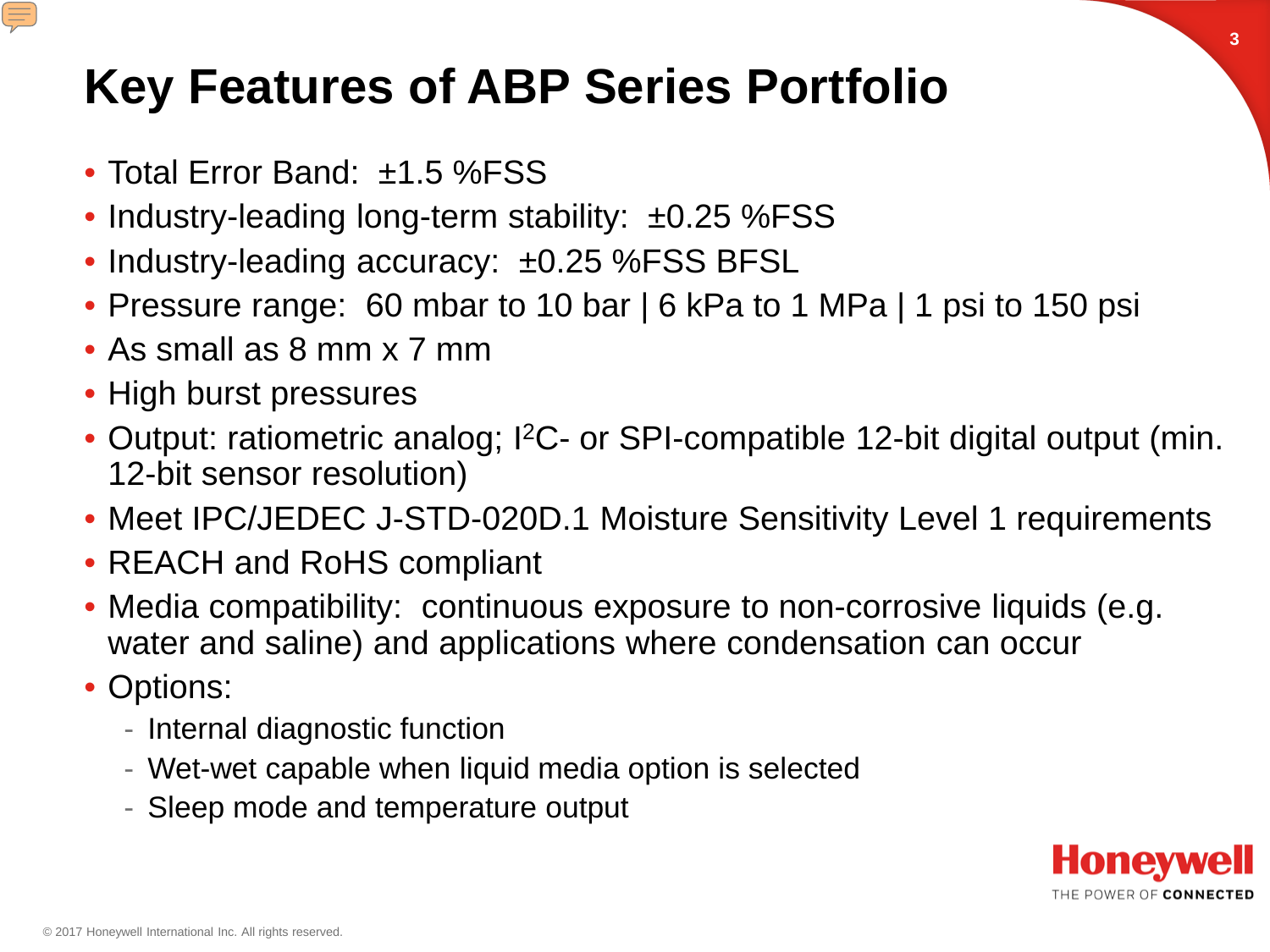## **Potential Applications**



- Medical: CPAP, blood analysis, blood pressure monitoring, breast pumps, drug dosing equipment, hospital beds, massage machines, oxygen concentrators, patient monitoring, sleep apnea, urine analyzers, ventilators and portable ventilators, wound therapy
- Industrial: Air brakes, HVAC/transmitters, life sciences equipment, material handling, pneumatic control, pneumatic regulator, process gas monitoring and valve positioning/positioners
- Commercial: Air beds, coffee makers, washing machines



**4**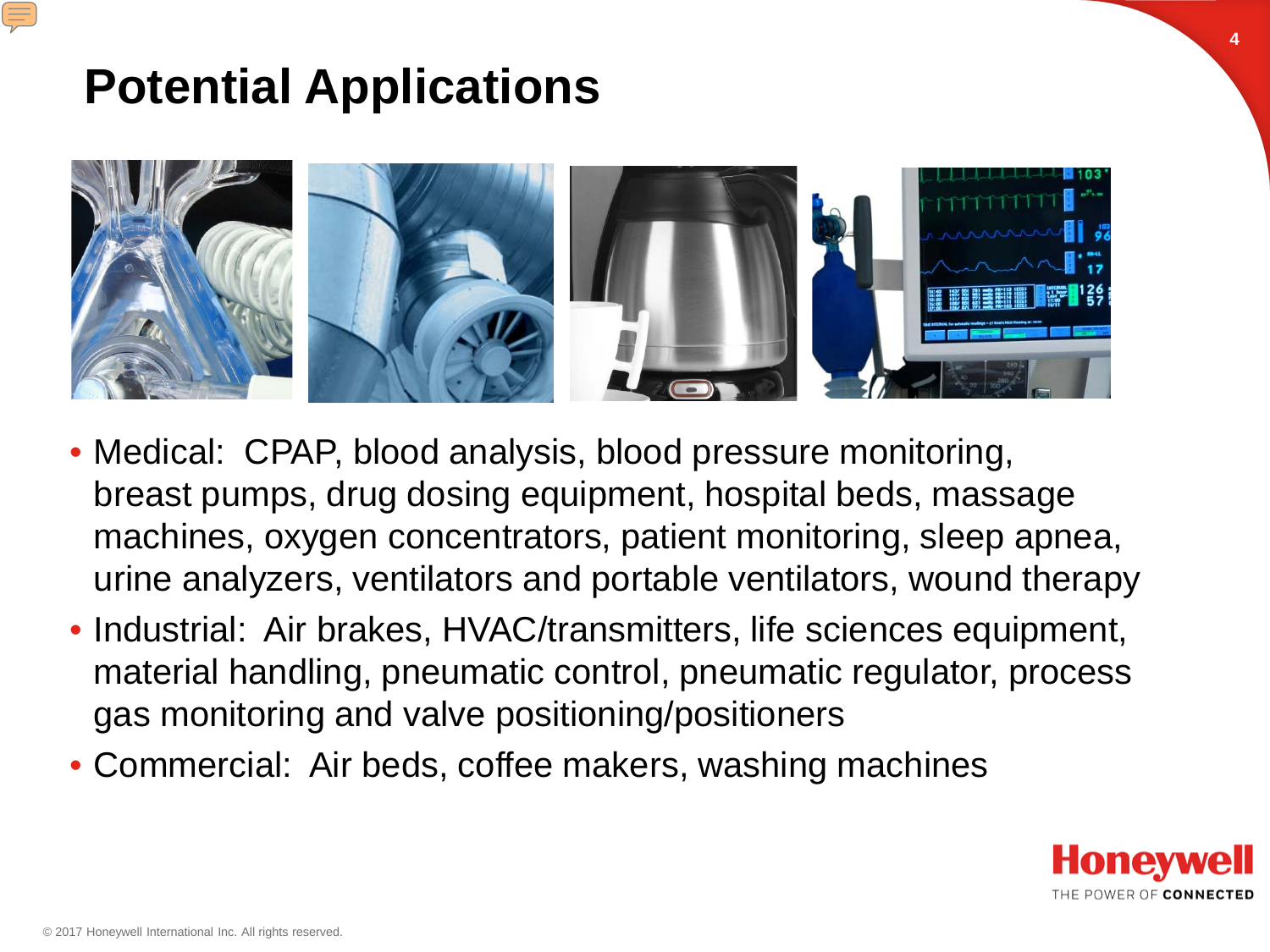# **Key Messages**

- $\checkmark$  Allows for potential use with liquids on both sides of the sensor die
- $\checkmark$  Provides enhanced and amplified pressure measurements in a small board mounted package
- $\checkmark$  Lower cost and smaller alternative to fully media isolated sensors for some liquid pressure applications





**5**